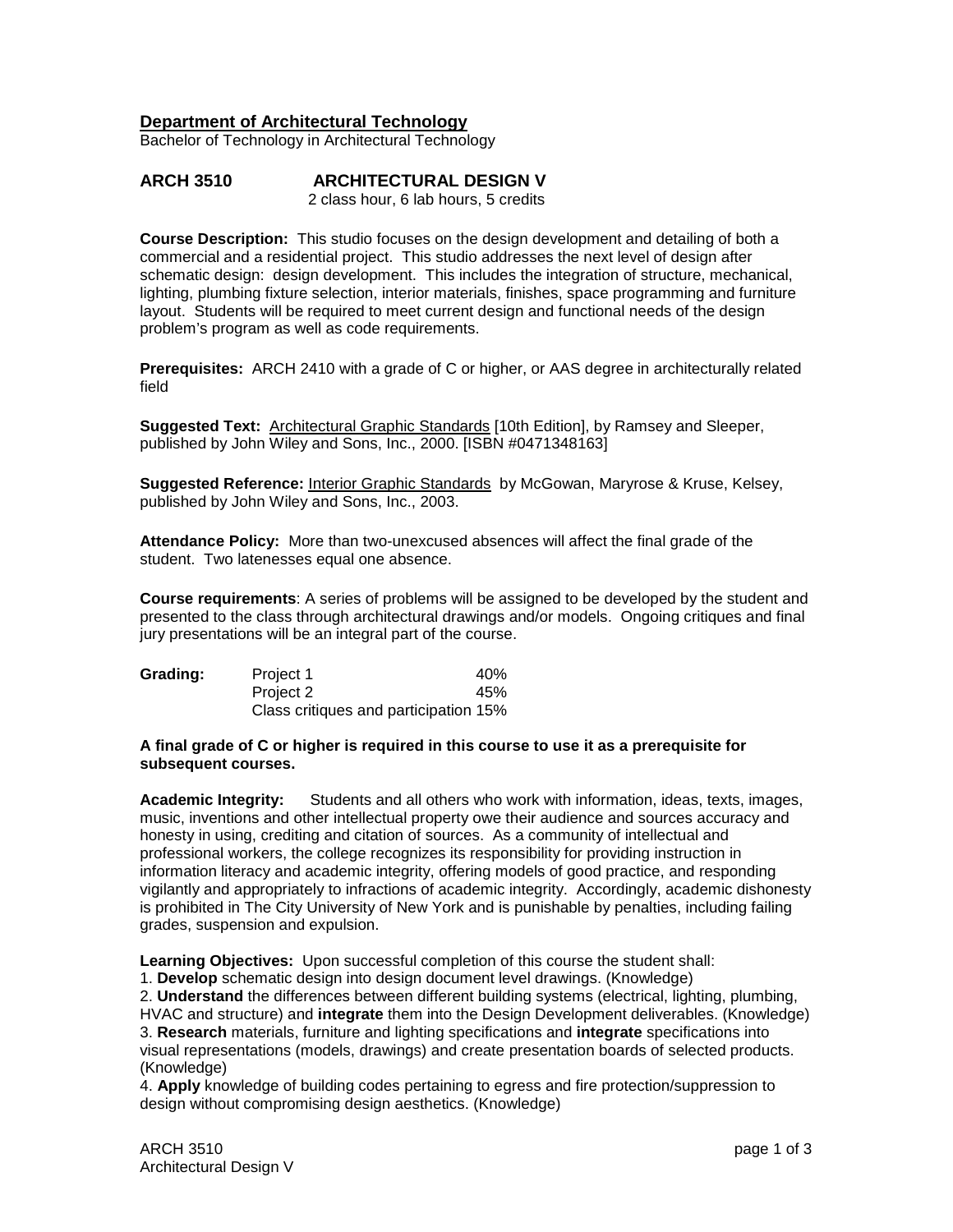5. **Understand** how humans perceive space and how human perception impacts design. (Knowledge)

6. **Demonstrate** knowledge of different societies' values regarding space and its social implications.(Knowledge)

7. **Distinguish** between media and **determine** the appropriate method and media required to complete a drawing or model. (Gen Ed)

8. **Generate** talking points for persuasive presentation of design. (Gen Ed)

9. **Research** precedents and implement information literacy. (Gen Ed)

10. **Apply** quantitative analysis to design. (Gen Ed)

11. **Collaborate** on group projects. (Gen Ed)

12. **Critique** written reports and oral presentations of fellow students. (Gen Ed)

13. **Produce** orthographic, axonometric, perspective, and architectural vignette drawings. (Skill)

14. **Synthesize** site circulation, zoning, urban context, and views to design. (Skill)

15. **Analyze** and **reduce** complex media (print, visual, sites) to component parts**.** (Skill)

16. 1**Show ability** to contribute actively by applying knowledge to the identification and analysis of societal and professional problems to enact solutions. (Gen Ed)

#### **Assessment**

To evaluate the students' achievement of the learning objectives, the professor will do the following:

1. **Review** students' creative process (initial sketches through to the final project) by means of frequent pin-ups.

2. **Assess** the students' use of professional vocabulary during oral presentations and written work.

3. **Review** students' ability to incorporate a concept into their design work.

4. **Evaluate** students' ability to write descriptions of both existing spaces and their own designs effectively.

5. **Evaluate** students' participation in class discussions regarding students written and oral presentations**.**

6. **Review** students' accuracy with applying quantitative information to a design scheme.

7. **Evaluate** students' application of design precedents and product specifications.

8. **Review** students' ability to synthesize circulation, zoning, urban context, and views into a design

9. **Review** students' ability to synthesize construction types, hierarchy, and light into building design.

10. **Review** students' ability to incorporate environmental systems and sustainable concepts into their

design work.

11. **Review** of group projects will be based on the completeness of the work as well as the effectiveness of the group's team work and communication skills.

12. **Evaluate** students' ability to diagram complex media.

#### **Course Outline:**

**Week 1:** Introduction to course content with discussion of the various factors affecting the design development of a design problem. Discussion of human space.

**Week 2:** Introduction Program and space planning Macro.

**Week 3:** Introduction to Individual Residential Unit. Interior planning design concepts and requirements**.**  Discussion of furniture layout, space planning.

**Week 4:** Site Lecture: including common exterior spaces. Flooring Lecture

**Week 5:** Bathrooms and kitchen layouts along with material and fixture selections to be discussed. Enlarged bathroom and kitchen layouts along with material and fixture cuts required.